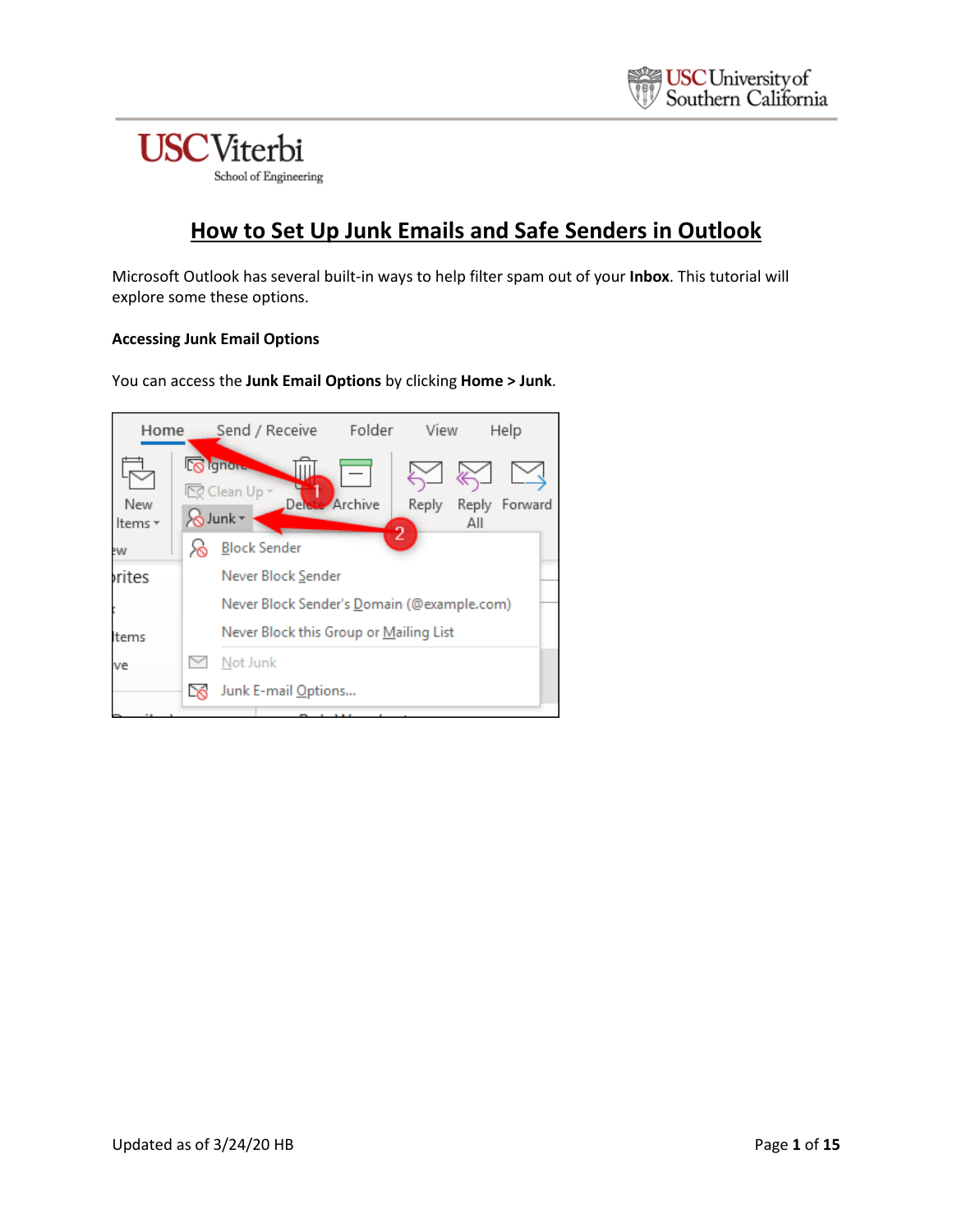The top four options will only be available if you've got a message selected in a folder, or if you have a message open and you click **Message > Junk**.

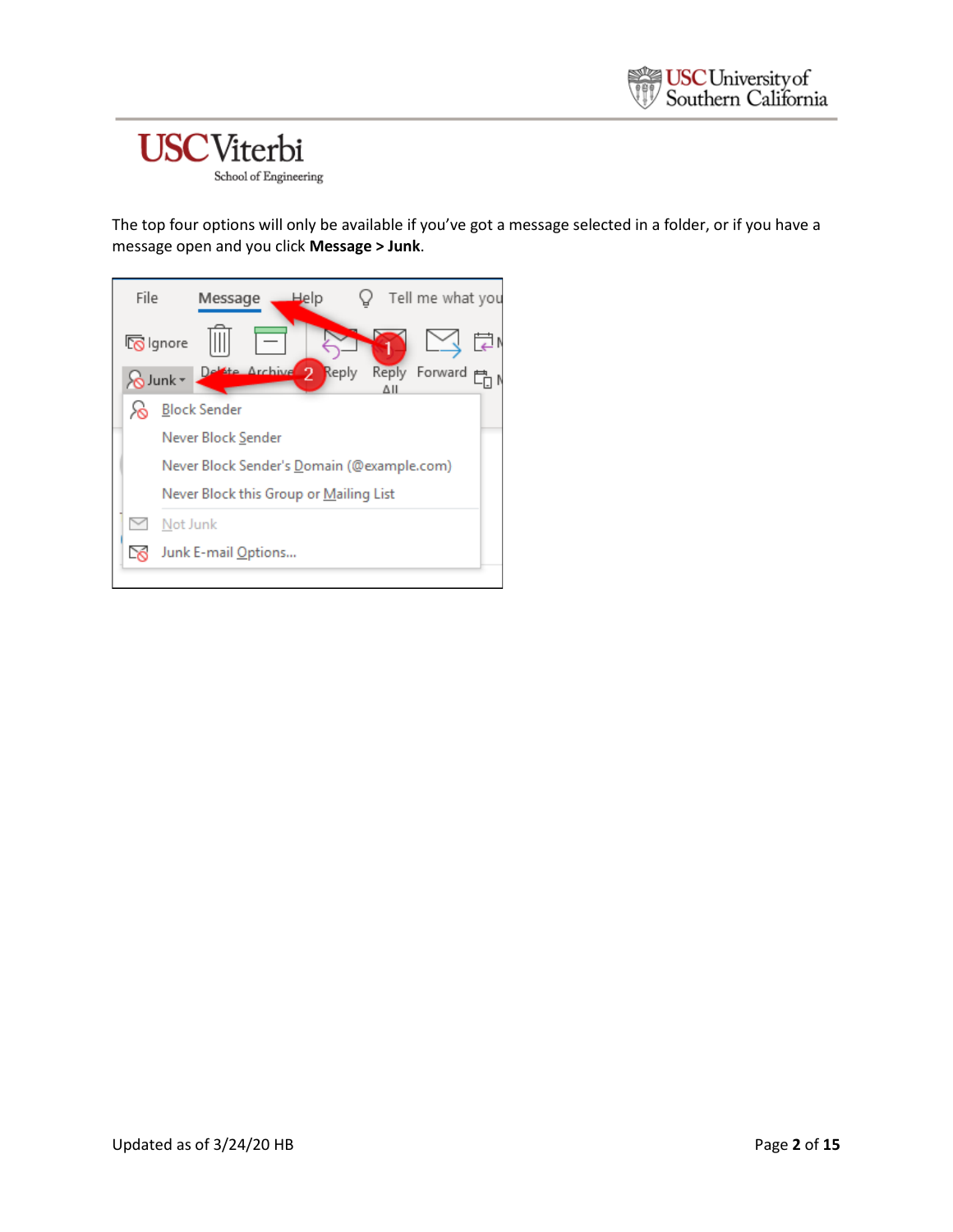All these options are also available from the context menu when you right-click a message.

|    |                     |   |              | U                                          |
|----|---------------------|---|--------------|--------------------------------------------|
| lè | Copy                |   |              | 13:03                                      |
| ♧  | <b>Quick Print</b>  |   |              |                                            |
| ←  | Reply               |   |              |                                            |
| ≪  | Reply All           |   |              |                                            |
| →  | Forward             |   |              |                                            |
| ▽  | Mark as Unread      |   |              |                                            |
| ₩  | Categorize          | Þ |              |                                            |
| P  | Follow Up           | Þ |              |                                            |
| 罓  | <b>Find Related</b> | Þ |              |                                            |
| 4  | Quick Steps         | Þ |              |                                            |
| ħ  | Rules               | Þ |              |                                            |
| ΓΨ | Move                | Þ |              |                                            |
| N) | OneNote             |   |              |                                            |
| ⊠  | Move to Clutter     |   |              |                                            |
| က  | Ignore              |   | ၜ            | <b>Block Sender</b>                        |
| ଚ  | <b>Junk</b>         | Þ |              | Never Block Sender                         |
| Ū  | Delete              |   |              | Never Block Sender's Domain (@example.com) |
| 盲  | Archive             |   |              | Never Block this Group or Mailing List     |
|    |                     |   | $\checkmark$ | Not Junk                                   |
|    |                     |   | $\infty$     | Junk E-mail Options                        |
|    |                     |   |              |                                            |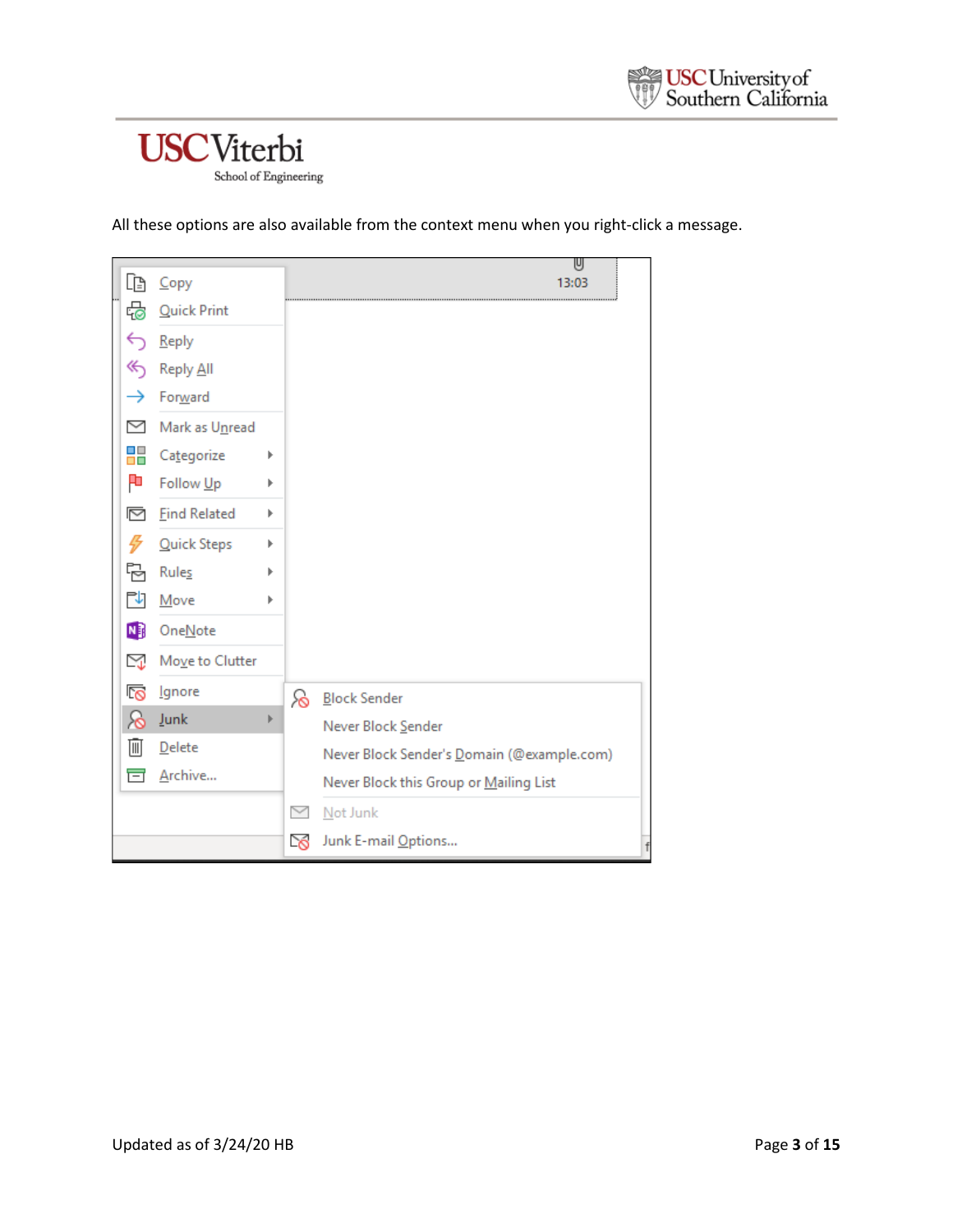School of Engineering

We'll cover the top four options on this menu as we go through the article. For now, we're interested in **Junk E-mail Options** at the bottom of the menu.



Click on this option to open the **Junk Email Options** panel.

|                                                                                             | Junk Email Options - rob                                                                 |                                |                                                                                                                                    |       |  |  |  |
|---------------------------------------------------------------------------------------------|------------------------------------------------------------------------------------------|--------------------------------|------------------------------------------------------------------------------------------------------------------------------------|-------|--|--|--|
| Options                                                                                     |                                                                                          | Safe Senders   Safe Recipients | <b>Blocked Senders International</b>                                                                                               |       |  |  |  |
| Outlook can move messages that appear to be junk email into a<br>special Junk Email folder. |                                                                                          |                                |                                                                                                                                    |       |  |  |  |
|                                                                                             |                                                                                          |                                | Choose the level of junk email protection you want:                                                                                |       |  |  |  |
|                                                                                             | to the Junk Email folder.                                                                |                                | io Automatic Filtering. Mail from blocked senders is still moved                                                                   |       |  |  |  |
|                                                                                             |                                                                                          |                                | ) Low: Move the most obvious junk email to the Junk Email folder.                                                                  |       |  |  |  |
|                                                                                             |                                                                                          |                                | High: Most junk email is caught, but some regular mail may be<br>caught as well. Check your Junk Email folder often.               |       |  |  |  |
|                                                                                             | Inbox.                                                                                   |                                | Safe Lists Only: Only mail from people or domains on your Safe (<br>Senders List or Safe Recipients List will be delivered to your |       |  |  |  |
|                                                                                             | Permanently delete suspected junk email instead of moving it to<br>the Junk Email folder |                                |                                                                                                                                    |       |  |  |  |
|                                                                                             | Warn me about suspicious domain names in email addresses.<br>(recommended)               |                                |                                                                                                                                    |       |  |  |  |
|                                                                                             |                                                                                          | OK                             | Cancel                                                                                                                             | Apply |  |  |  |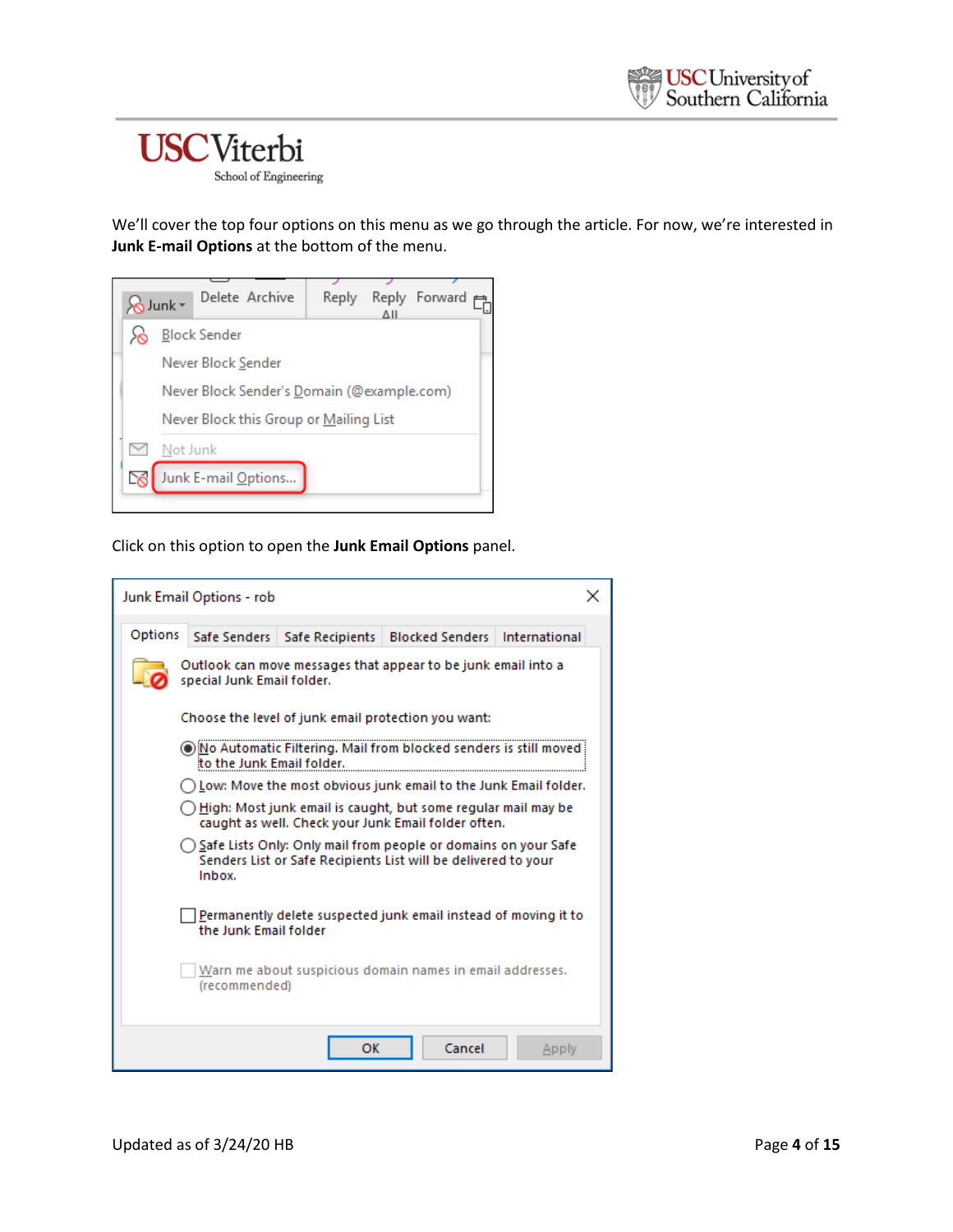

#### **Basic Settings on the Options Tab**

The Options tab on the **Junk Email** window is where you can set Outlook's junk email options for any message that comes in. Email marked as junk is sent directly to the Junk Email folder, and you can choose how aggressively Outlook marks emails as junk. By default, the junk email filter is set to **No Automatic Filtering**, so only emails from senders you've deliberately added to your **Blocked Senders List** will end up in the Junk Email folder.

You can switch to **Low** to catch more obvious junk email, and this setting should be enough for most people. If you want Outlook to be more aggressive you can go for the **High** setting, but this is very likely to move some legitimate email to the **Junk Email** folder, so you'll need to check it regularly. If a legitimate email does get sent to the **Junk Email** folder, you can train the filter not to view email from that sender as junk by selecting the message and clicking **Home > Junk > Not Junk**.



A confirmation box will open telling you the mail will be moved to the Inbox and giving you the option to add the sender to the **Safe Sender Lists**.

| Mark as Not Junk                                       |
|--------------------------------------------------------|
| This message will be moved back into the Inbox Folder. |
| Always trust email from "service@paypal.co.uk"         |
|                                                        |

Going back to your **Junk Email Options**, the last level you can choose is **Safe Lists Only**. This will mark as junk any message from a sender or domain that isn't in your **Safe Senders List**. This is a very restrictive setting, and you'll need to check your Junk Email folder very regularly. However, over a suitably long period of time, it's possible to train the junk filter quite well, especially if you have a low amount of email from unknown senders.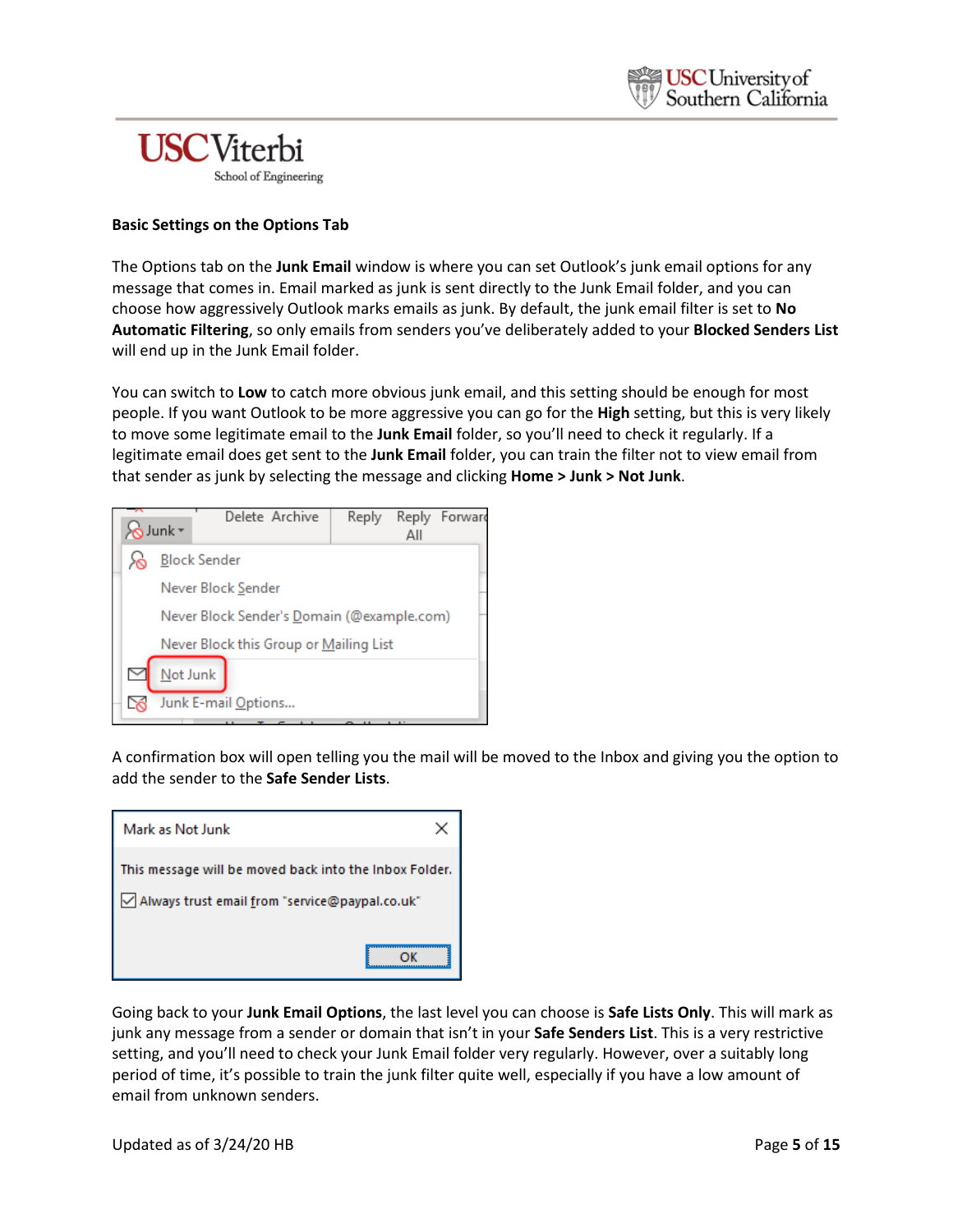School of Engineering

Underneath the filter levels are two additional settings.

Permanently delete suspected junk email instead of moving it to the Junk Email folder

 $\sqrt{\frac{N}{N}}$  Warn me about suspicious domain names in email addresses. (recommended)

The first of these, **Permanently delete suspected junk email instead of moving to the Junk Email folder**, is a setting that is probably most useful if you've set your filtering to **No Automatic Filtering**. That filter will only move mail from senders on your **Blocked Senders List** to **Junk**, and as they're blocked, it's probably fine for those emails to be permanently deleted. But at any other level of filtering—especially **High** or **Safe Senders Only**—there's a very good chance that Outlook will pick up a "false positive" and mark a legitimate email as junk. If your junk email is set to be permanently deleted instead of moved to the Junk Email folder, you'll lose legitimate email and never know it was there. Therefore, we don't recommend turning this setting on unless you're very sure of what you're doing.

The second option, **Warn me about suspicious domain names in emails addresses (recommended)**, is Outlook's anti-phishing tool, and it's only available (and will be turned on by default) if you switch the junk email filtering on. This means switching from **No Automatic Filtering** to **Low**, **High**, or **Safe Senders Only**. Once this option is switched on, Outlook will start filtering potential phishing emails.

When a suspected phishing message arrives, it is processed as follows:

If the Junk Email Filter doesn't consider a message to be spam but does consider it to be phishing, the message is left in the Inbox, but any links in the message are disabled and you can't use the Reply and Reply All commands. In addition, any attachments in the suspicious message are blocked.

If you want to enable the links in a message, in the Reading Pane or open message, in the InfoBar at the top of the message, click Enable links and other functionality (not recommended).

- If the Junk Email Filter considers the message to be both spam and phishing, the message is automatically sent to the Junk Email folder. Any message sent to the Junk Email folder is saved in plain text format and all links are disabled. In addition, the Reply and Reply All commands are disabled and any attachments in the message are blocked.
- If the Junk Email Filter considers the message to be both spam and phishing, and the sender (someone@example.com) or domain (@example.com) is a member of the Safe Senders List, the message is left in the Inbox. However, the links and attachments in the message are disabled.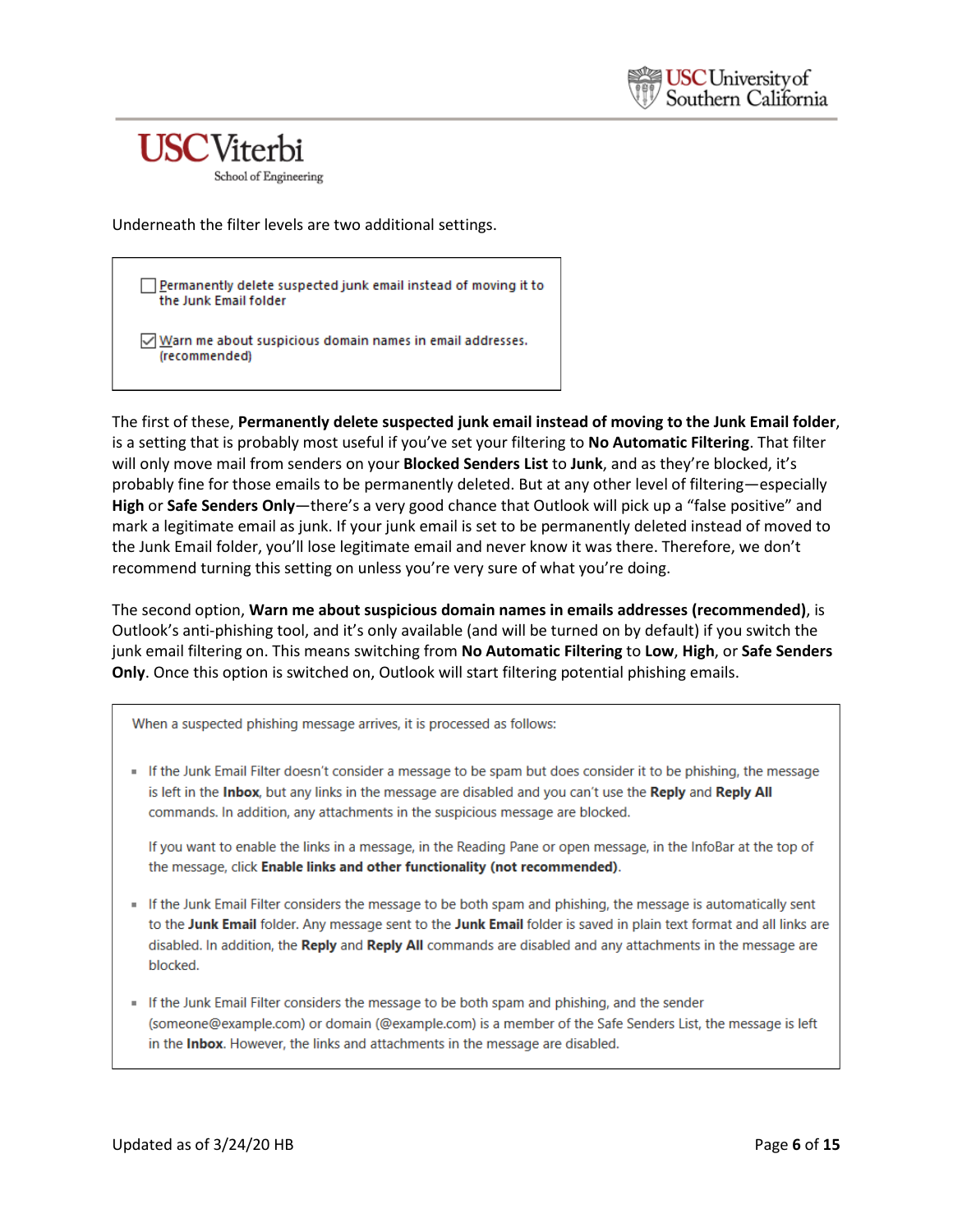If you're using Outlook in your office, your administrators may be using anti-phishing technology of which you're not aware. But if you're using Outlook for a personal account, we recommend you turn this on. Setting the junk filter level to **Low** and switching on **Warn me about suspicious domain names in emails addresses (recommended)** will make you safer.

#### **Managing Safe Senders**

The next tab**, Safe Senders**, contains the list of individuals and domains that Outlook will never treat as junk email.

| Junk Email Options - rob                                                                       |                 |        |                                                                     |
|------------------------------------------------------------------------------------------------|-----------------|--------|---------------------------------------------------------------------|
| Safe Senders<br>Options                                                                        | Safe Recipients |        | <b>Blocked Senders International</b>                                |
| never be treated as junk email.                                                                |                 |        | Email from addresses or domain names on your Safe Senders List will |
| @github.com<br>@linkedin.com                                                                   |                 |        | Add                                                                 |
| @meetup.com<br>@paypal.com                                                                     |                 |        | Edit                                                                |
| @slack.com<br>@twitter.com                                                                     |                 |        | Remove                                                              |
| groups-noreply@linkedin.com<br>jobs-listings@linkedin.com<br>no-reply@amazon.com               |                 |        |                                                                     |
|                                                                                                |                 |        | Import from File                                                    |
|                                                                                                |                 |        | Export to File                                                      |
| Also trust email from my Contacts<br>Automatically add people I email to the Safe Senders List |                 |        |                                                                     |
|                                                                                                | OK              | Cancel | Apply                                                               |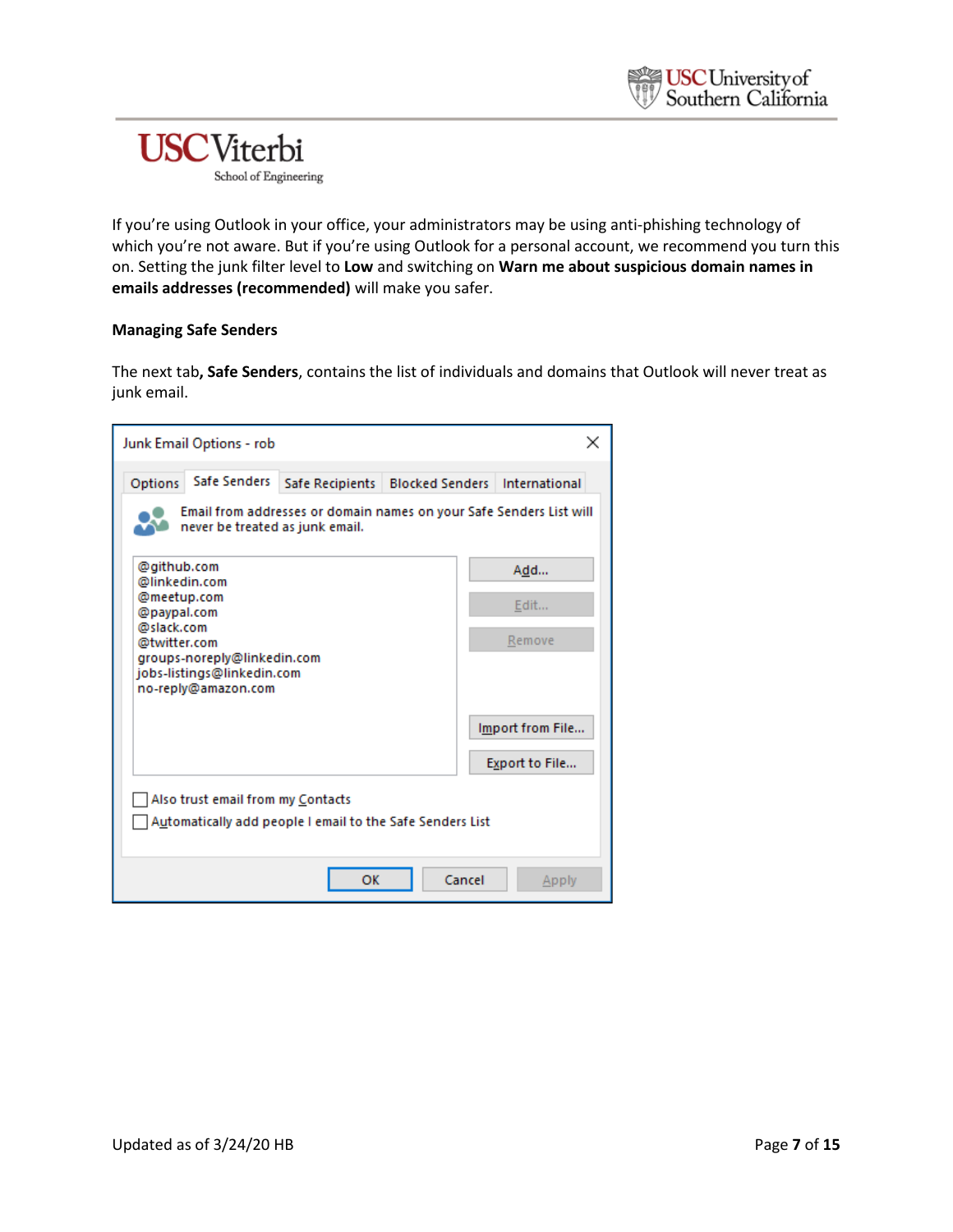

If you clicked **Home > Junk > Not Junk** for a message that was in the **Junk** Email folder and accepted the option to add the sender to the **Safe Senders List**, this is where their address will end up. You can also mark a sender as "safe" by clicking **Home > Junk > Never Block Sender** (or **Never Block Sender's Domain** if you want all emails from that domain to bypass the junk filters).



If you want to make sure that a particular address or domain is added to the **Safe Senders List**, click **Add**.

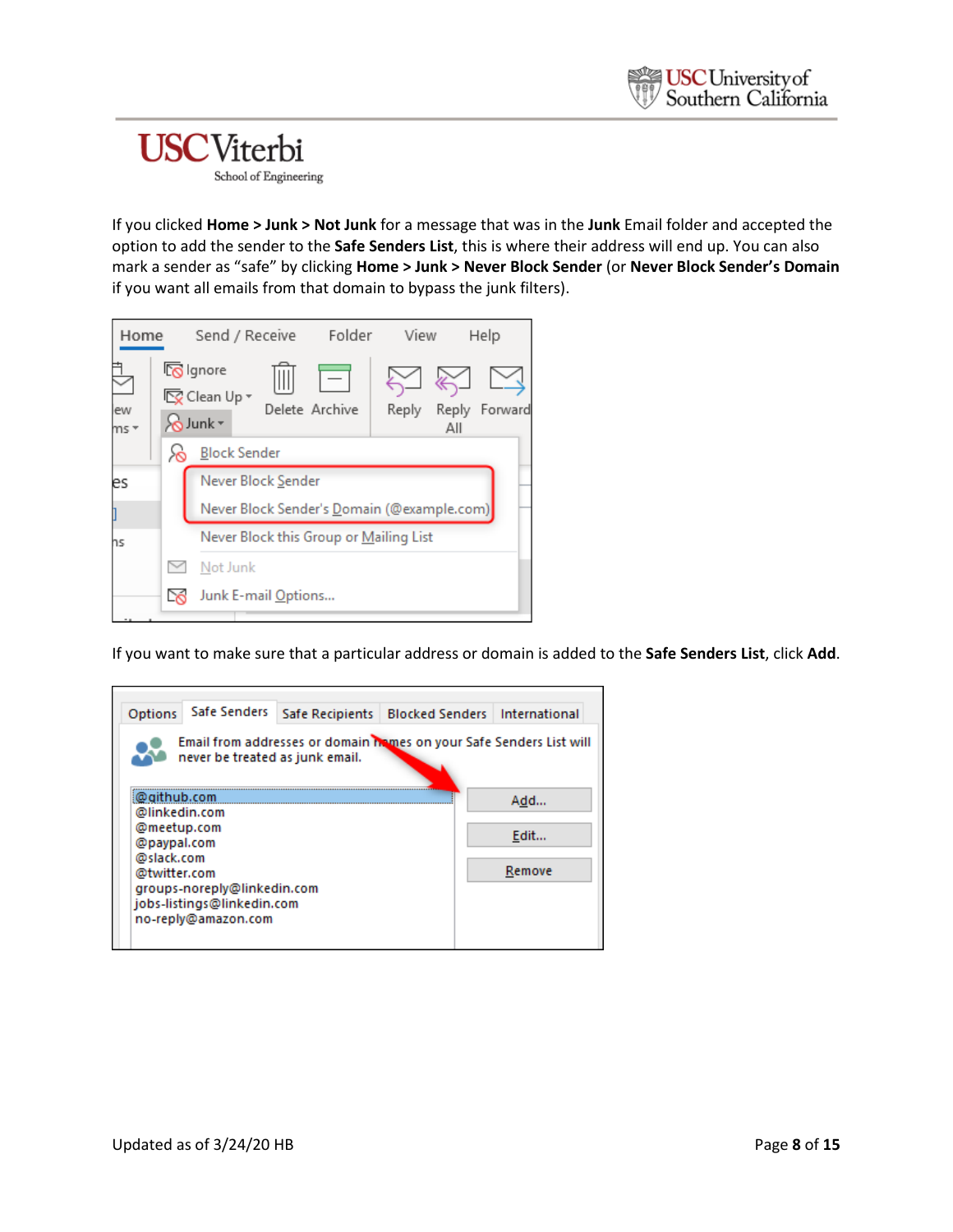This will open **Add address or domain** window where you can type the address or domain to be added.

| Add address or domain                                                      |  |  |  |  |  |  |
|----------------------------------------------------------------------------|--|--|--|--|--|--|
| Enter an email address or Internet domain name to be<br>added to the list. |  |  |  |  |  |  |
|                                                                            |  |  |  |  |  |  |
| Examples: someone@example.com or @example.com                              |  |  |  |  |  |  |
| Cancel<br>ОΚ                                                               |  |  |  |  |  |  |

This is fine for one or two addresses or domains, but quite time consuming if you've got a large number to add. To make things a bit quicker, you have the option to import a list of senders and domains, or to export a list of your existing safe senders and domains.

| @github.com<br>@linkedin.com                              | Add              |
|-----------------------------------------------------------|------------------|
| @meetup.com<br>@paypal.com                                | Edit             |
| @slack.com<br>@twitter.com<br>groups-noreply@linkedin.com | Remove           |
| jobs-listings@linkedin.com<br>no-reply@amazon.com         |                  |
|                                                           |                  |
|                                                           |                  |
|                                                           | Import from File |
|                                                           | Export to File   |

Importing a list is great, but if you don't have a list in the right format, it's not very helpful. Luckily, Outlook only expects a text file with a list of senders and domains separated by a return, and that's easy to put together. You can either export this information from another mail program or write it yourself, which is a lot quicker than clicking "Add," entering the details, clicking "OK," and then repeating that process for every sender. As a safe senders list can take a long time to build up, you might want to consider exporting your list now and then in case you need to reinstall Outlook or install it on another machine. It'll save you a lot of time and keep your junk mail filter the way you want it if you ever move to a new version of Outlook.

You can also use the import/export options to make bulk changes or removals. Export the list, make your changes (or remove entries) in your text editor of choice and import the new list. The Import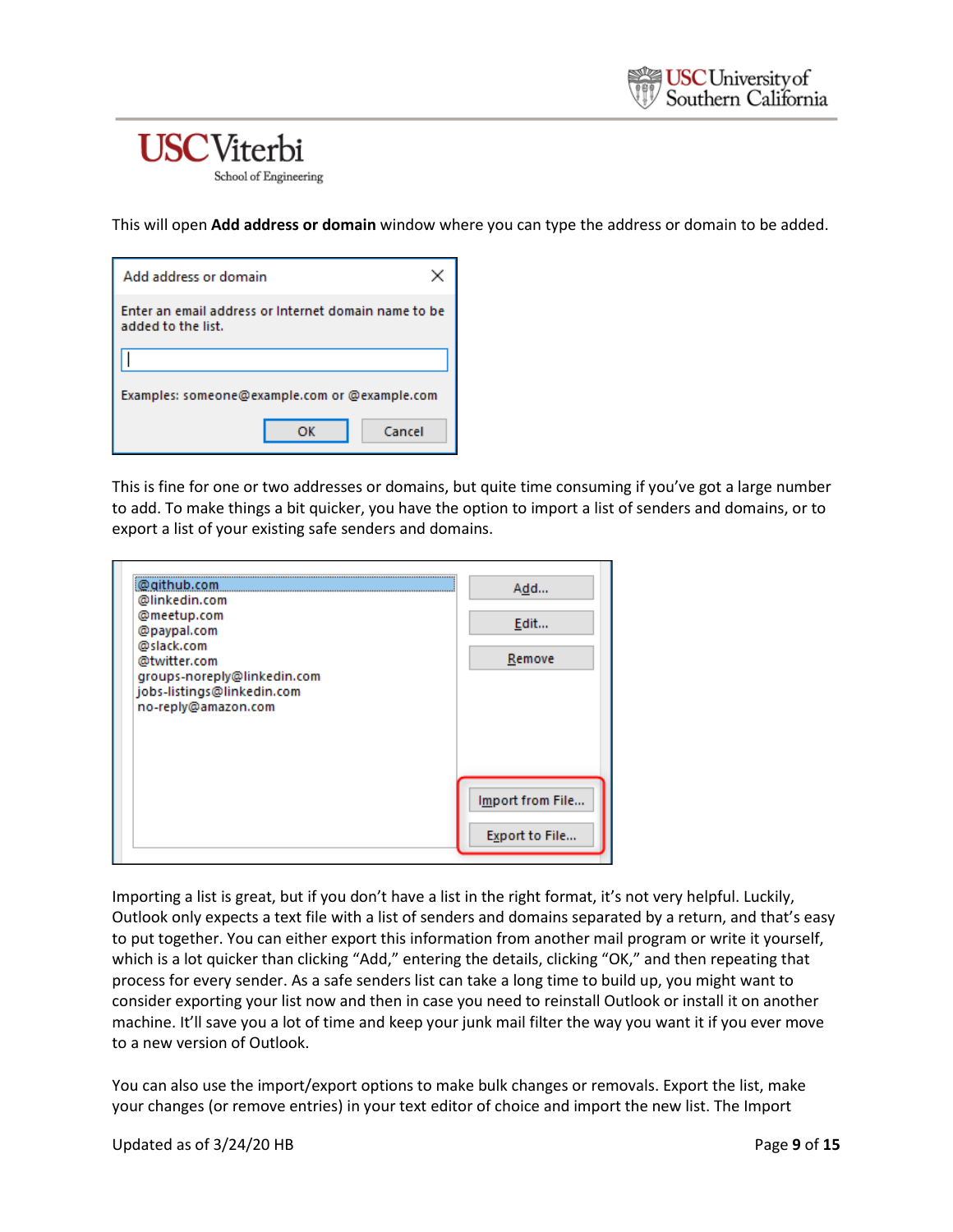process doesn't wipe the existing entries before importing the new ones, and it treats changes as new entries (for example, if you change an entry from ebay.co.uk to ebay.com, it will add ebay.com, rather than replacing ebay.co.uk) so you'll need to empty the list before importing your amended list. To do this, select the top entry, hold down the SHIFT key, and select the last entry. This will select all the entries in the list. Then click **Remove** to delete all the safe senders ready for your import.



The last two options on the page help you add senders to the list automatically by making some sensible assumptions.

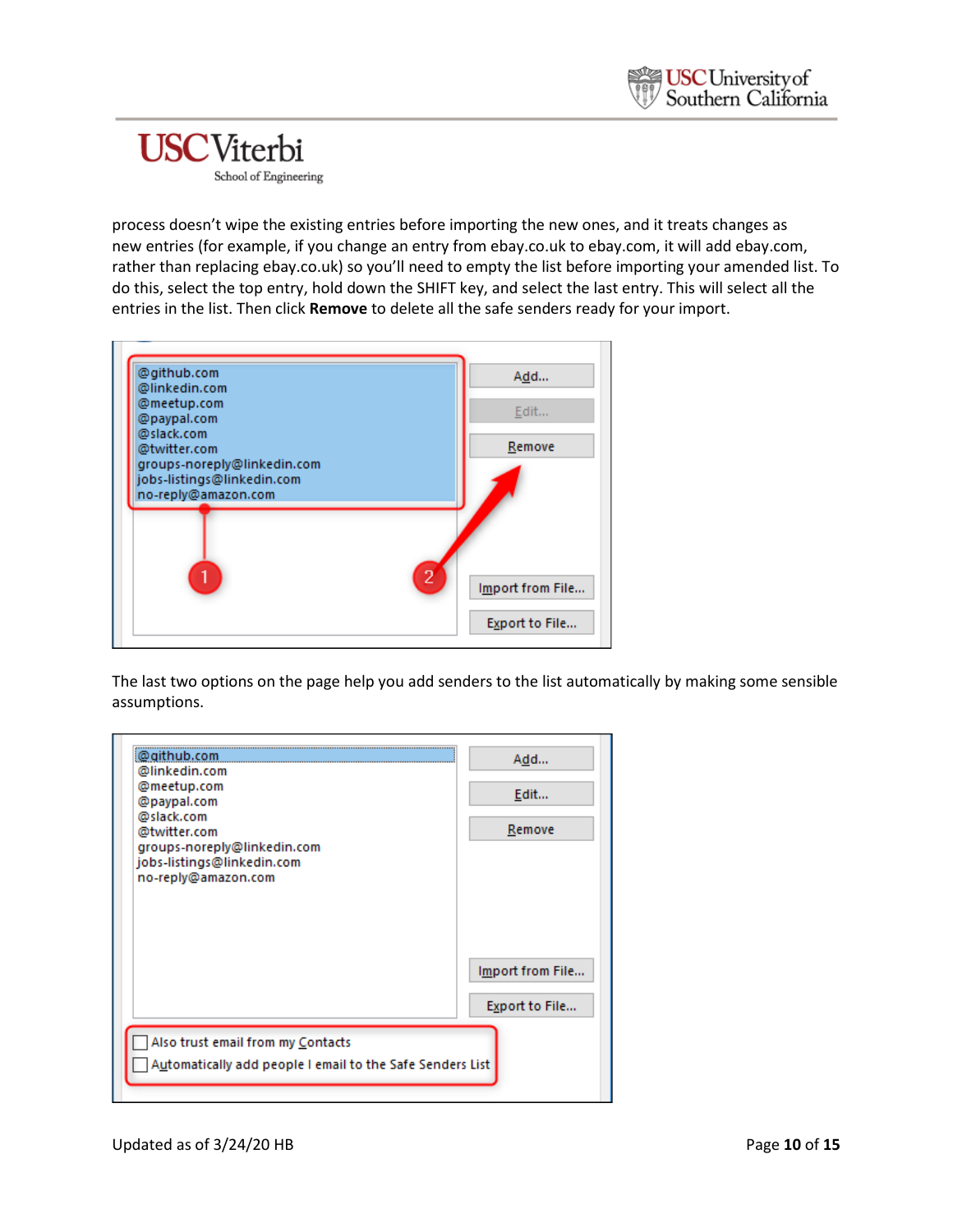Switching on **Also trust email from my Contacts** means that mail from an address that is in your Outlook contacts will be let through without being filtered into the junk email. Effectively, this turns your contacts list into a second **Safe Senders List** without you having to manually add all the addresses to the Safe Senders list yourself.

Switching on **Automatically add people I mail to the Safe Senders List** means that anyone you mail will be considered a safe sender, on the basis that it's normal to receive a reply to a mail you sent. However, this is not always the case, because you might be replying to someone to tell them to stop mailing you (like a unsubscribe mail) so this option should be used with caution.

#### **Managing Safe Recipients**

The next tab, **Safe Recipients**, is somewhat confusing. You don't have control of how a recipient will treat your mail, so it can't be for that. It doesn't block you from sending mail to any address on the list. So, what's it for? Safe Recipients are actually *mailing lists* to which you belong. Normally the "To" address for a mailing list is the name of the list (e.g., mygroup@mailinglist.com) and adding this to the Safe Recipients list makes sure that these emails aren't treated as junk.

|         | Junk Email Options - rob                               |                                                                                                              |        |                                      |
|---------|--------------------------------------------------------|--------------------------------------------------------------------------------------------------------------|--------|--------------------------------------|
| Options | Safe Senders                                           | Safe Recipients                                                                                              |        | <b>Blocked Senders International</b> |
|         |                                                        | Email sent to addresses or domain names on your Safe Recipients<br>List will never be treated as junk email. |        |                                      |
|         | fantasyfootball@example.com<br>mygroup@mailinglist.com |                                                                                                              |        | Add                                  |
|         |                                                        |                                                                                                              |        | Edit                                 |
|         |                                                        |                                                                                                              |        | Remove                               |
|         |                                                        |                                                                                                              |        | Import from File<br>Export to File   |
|         |                                                        |                                                                                                              |        |                                      |
|         |                                                        |                                                                                                              | Cancel | Apply                                |

Otherwise, the options are the same as they are for Safe Senders. You can mark a mailing list as "safe" by clicking **Home > Junk > Never Block this Group or Mailing List** if you want emails from that list or group to bypass the junk filters.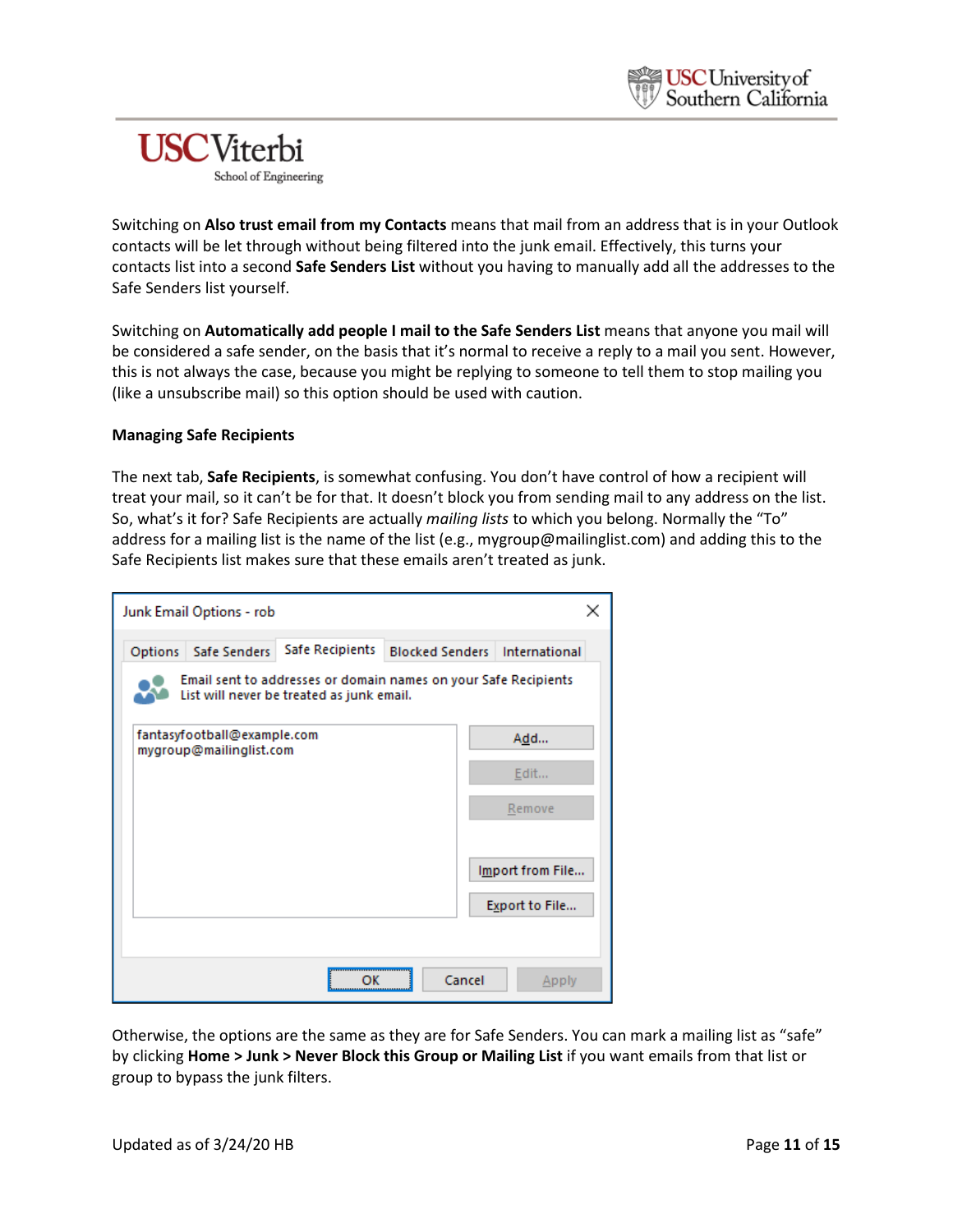School of Engineering

| Home          |                                                                 | Send / Receive                             | Folder         | View  |     | Help          |
|---------------|-----------------------------------------------------------------|--------------------------------------------|----------------|-------|-----|---------------|
| lew<br>$ms -$ | <b>K</b> Ignore<br><b>EX</b> Clean Up ▼<br>$\infty$ Junk $\sim$ |                                            | Delete Archive | Reply | All | Reply Forward |
|               |                                                                 | <b>Block Sender</b>                        |                |       |     |               |
| es:           |                                                                 | Never Block Sender                         |                |       |     |               |
|               |                                                                 | Never Block Sender's Domain (@example.com) |                |       |     |               |
| ns            |                                                                 | Never Block this Group or Mailing List     |                |       |     |               |
|               | Not Junk                                                        |                                            |                |       |     |               |
|               |                                                                 | Junk E-mail Options                        |                |       |     |               |

#### **Blocking Senders**

The **Blocked Senders** tab is where you add individual addresses or whole domains that you consider to be junk mail. Anything added in here will go straight to the **Junk Email** folder.

|         | Junk Email Options - rob                  |                                                                                                            |                        |        | ×                |
|---------|-------------------------------------------|------------------------------------------------------------------------------------------------------------|------------------------|--------|------------------|
| Options |                                           | Safe Senders   Safe Recipients                                                                             | <b>Blocked Senders</b> |        | International    |
|         |                                           | Email from addresses or domain names on your Blocked Senders List<br>will always be treated as junk email. |                        |        |                  |
|         | dodgy@phishing.us<br>scammers@scammer.com |                                                                                                            |                        |        | Add              |
|         |                                           |                                                                                                            |                        |        | Edit             |
|         |                                           |                                                                                                            |                        |        | Remove           |
|         |                                           |                                                                                                            |                        |        | Import from File |
|         |                                           |                                                                                                            |                        |        | Export to File   |
|         |                                           |                                                                                                            |                        |        |                  |
|         |                                           | OK                                                                                                         |                        | Cancel | Apply            |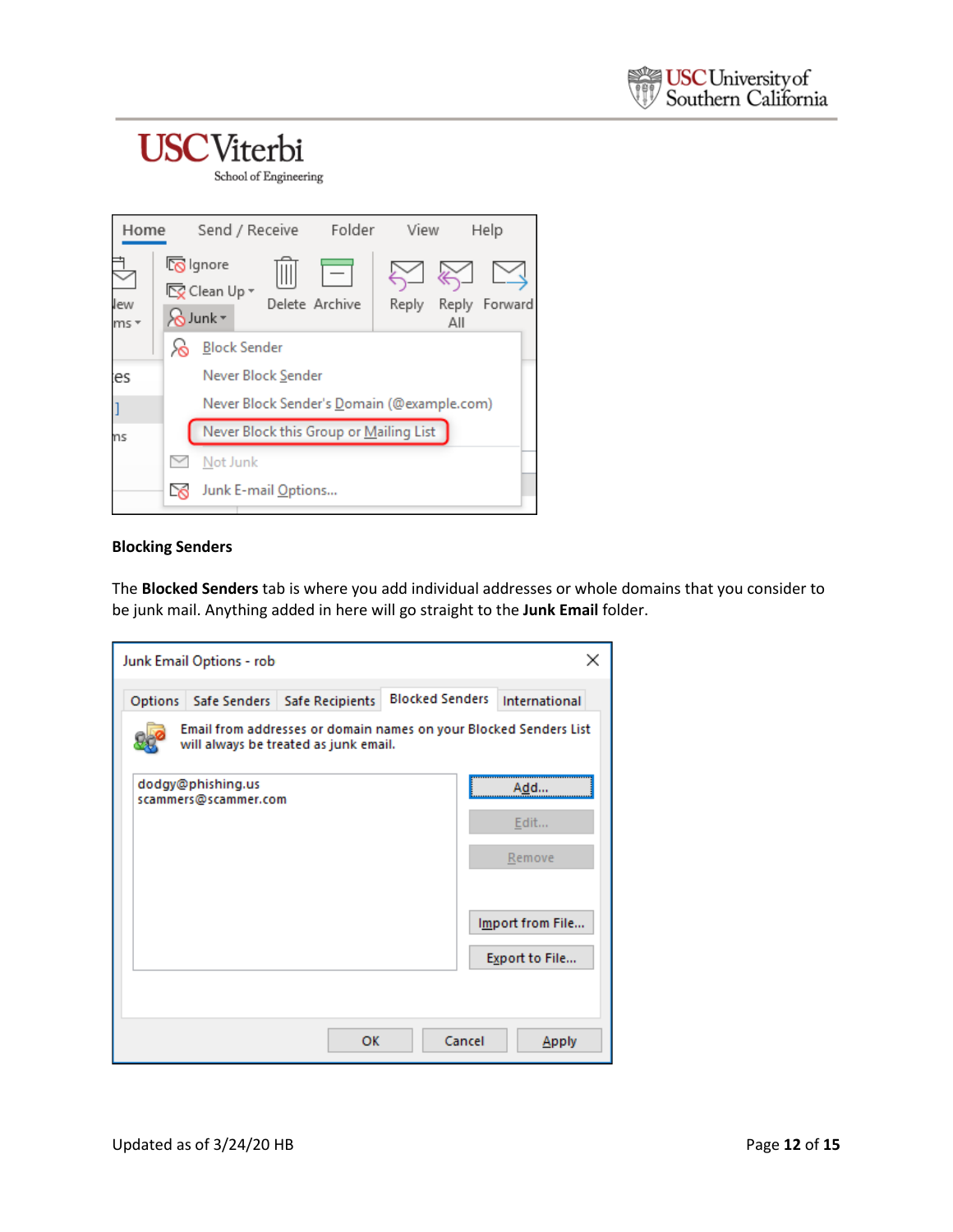The options are the same as they are for Safe Senders, with the ability to add, edit and remove entries, as well as import and export lists of addresses and domains. You can also add a sender or their domain to the Blocked Senders list when you have a message selected by going to **Home > Junk > Block Sender**

| Home          | Send / Receive Folder                              |                                            | View  |     | Help          |
|---------------|----------------------------------------------------|--------------------------------------------|-------|-----|---------------|
| lew<br>$ms -$ | <b>ko</b> lgnore<br><b>E</b> Clean Up ▼<br>SJunk * | Delete Archive                             | Reply | All | Reply Forward |
|               | <b>Block Sender</b>                                |                                            |       |     |               |
| ies           | Never Block Sender                                 |                                            |       |     |               |
|               |                                                    | Never Block Sender's Domain (@example.com) |       |     |               |
| ns            |                                                    | Never Block this Group or Mailing List     |       |     |               |
|               | Not Junk                                           |                                            |       |     |               |
|               | Junk E-mail Options                                |                                            |       |     |               |

Any emails that end up in the **Junk Email** folder, whether from blocked senders or because Outlook has determined that the mail is probably junk, will have any links disabled and the contents of the mail set to plain text. Outlook displays a message telling you this in any message you open from the Junk Email folder.

**Note:** If you add a sender to both the **Safe Senders** and **Blocked Senders** lists, the **Safe Senders List** takes priority, and emails from the sender will arrive in your inbox.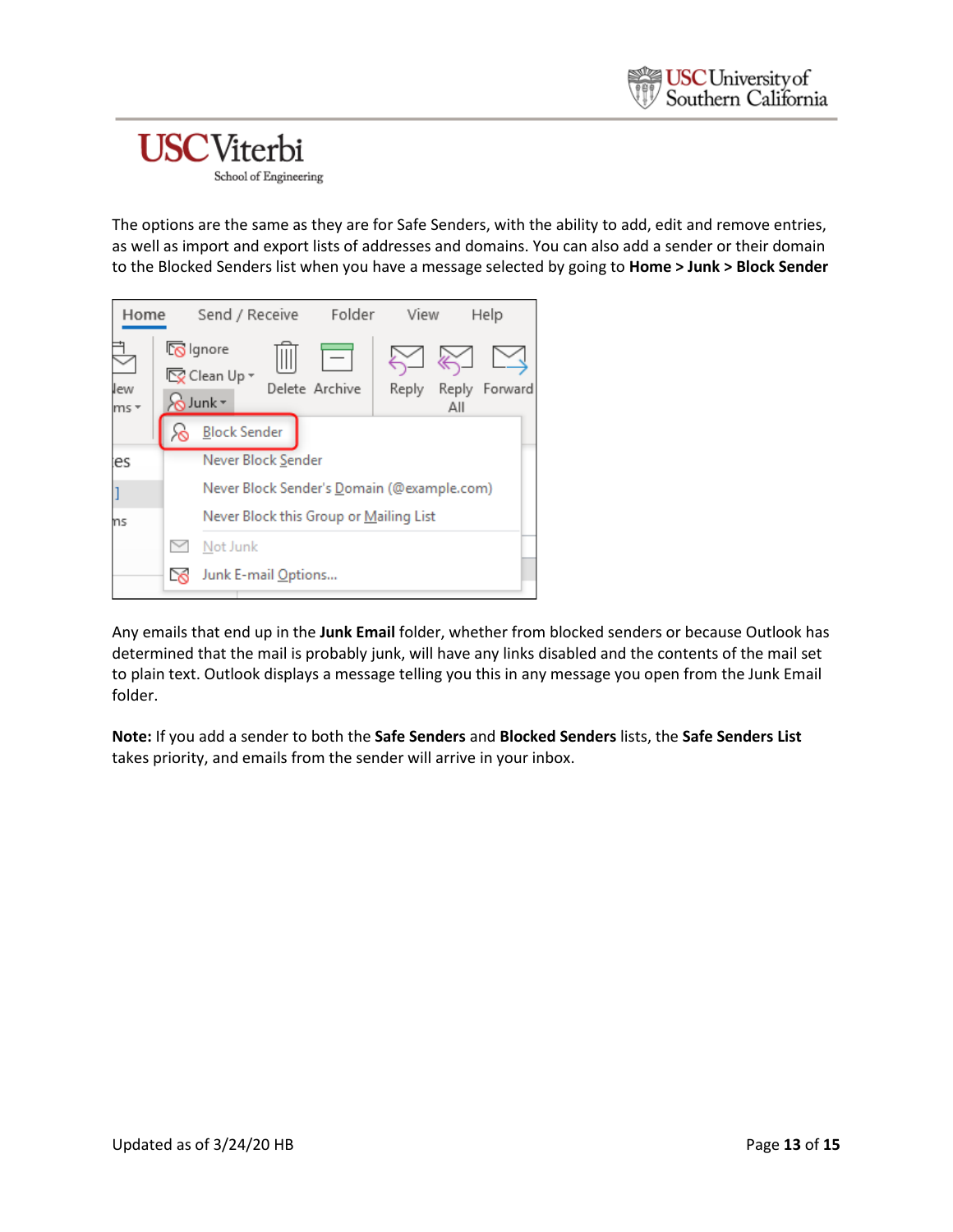#### **Blocking Top Level Domains and Encodings**

The **International** tab, lets you block emails from different countries/regions and in a specific encoding.

| Junk Email Options - rob |                                                                   |                                                                                                                                                                                                                                                                          |               |
|--------------------------|-------------------------------------------------------------------|--------------------------------------------------------------------------------------------------------------------------------------------------------------------------------------------------------------------------------------------------------------------------|---------------|
|                          |                                                                   | Options   Safe Senders   Safe Recipients   Blocked Senders                                                                                                                                                                                                               | International |
|                          |                                                                   | Some email messages you receive might be written in languages you<br>are unfamiliar with and don't want to read. These messages can be<br>marked as junk and moved to the Junk Email folder.                                                                             |               |
|                          |                                                                   | The sender's email address in different countries/regions can end<br>with top-level domain codes, such as .ca, .mx, or .us. The Blocked<br>Top-Level Domain List allows you to block all messages sent from an<br>email address ending with a specific top-level domain. |               |
|                          | Blocked Top-Level Domain List                                     |                                                                                                                                                                                                                                                                          |               |
|                          | messages in a specific encoding.<br><b>Blocked Encodings List</b> | Characters of each language are contained in a special encoding or<br>character set. The Blocked Encoding List allows you to block all email                                                                                                                             |               |
|                          |                                                                   | Cancel                                                                                                                                                                                                                                                                   | Apply         |

To block unwanted email messages from another country/region, you can add country/region codes to the **Blocked Top-Level Domains List**.

Click **Blocked Top-Level Domain List**.

Select the country/region or **Select All** and click **OK**.